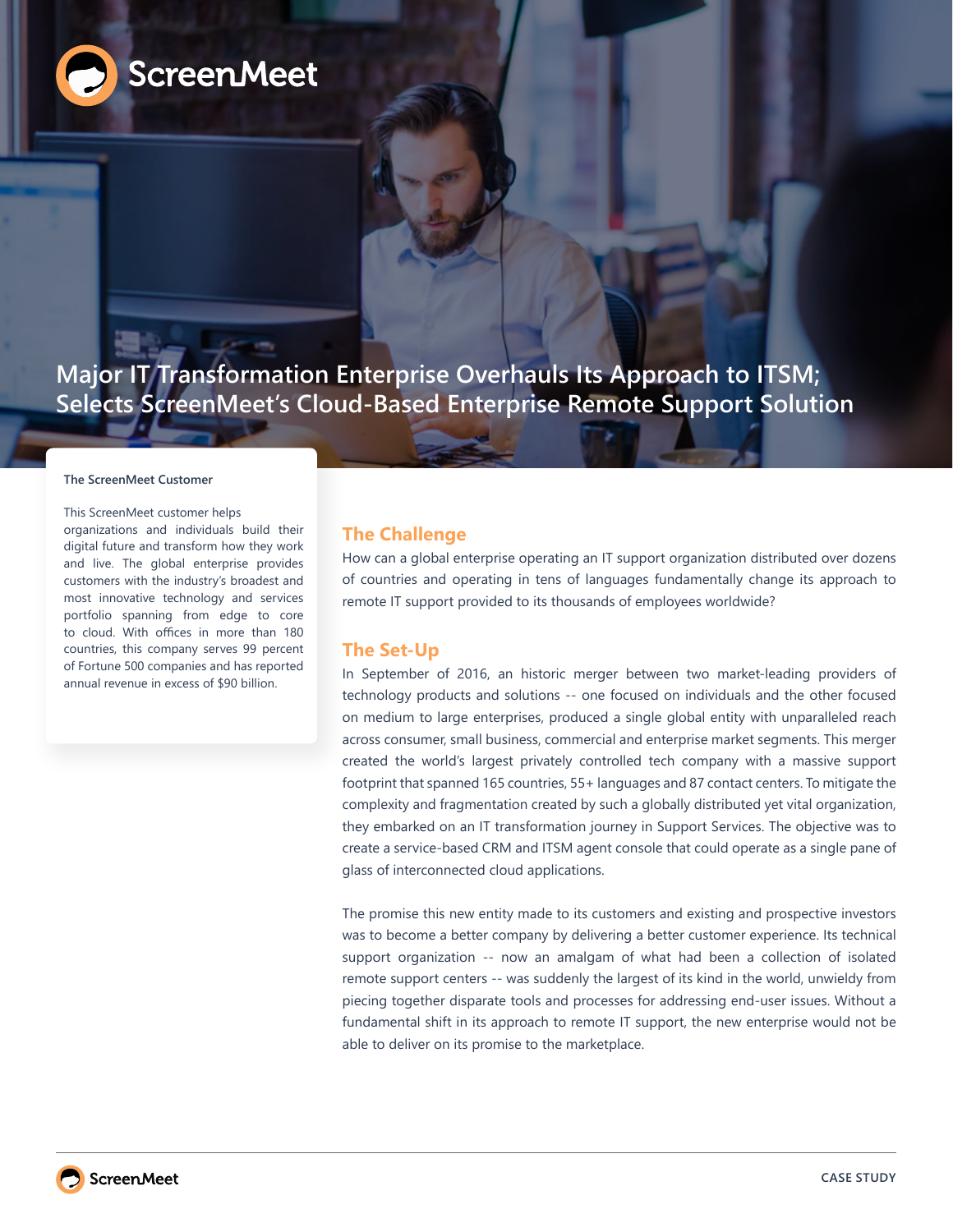Their strategy called for taking an API-first approach to remote support for both external customers and for internal IT support. They understood that legacy remote support tools engineered in the era before cloud-native architecture could not deliver the digital agility they sought in their IT transformation initiative. This approach opened the door for ScreenMeet, which offers both remote customer support and remote IT support through API integration into the leading enterprise CRM and ITSM solutions.

# **The Opportunity**

The company was already invested in ServiceNow ITSM. Understanding that their vision called for a service-based CRM and ITSM agent console that offered a "single pane of glass" to extend the value of the enterprise's selected cloud platforms, ScreenMeet was able to demonstrate its unique value proposition of deep integration into the ServiceNow implementation. After evaluation of ScreenMeet versus Bomgar, the critical decision was made to deploy ScreenMeet across both Customer Service and IT Help Desk. This enterprise's selection of ScreenMeet was a crucial component in their own IT transformation journey to consolidate vendors and technology platforms.

Following this initial migration of their CRM to the cloud, their transformation journey called for deployment of a cloud-native remote support solution that could operate as a seamless extension of ServiceNow.

In pitting ScreenMeet against Bomgar, the enterprise found ScreenMeet to be a vendor in the ITSM category that could offer a truly cloud-native architecture and also understand the requirements of servicing a demanding, global, 24x7x365 enterprise customer. They confirmed that ScreenMeet makes it simple to cobrowse and remote control end users' devices directly from within the ServiceNow incident without needing any additional software.

Not only did ScreenMeet approach the problem from the perspective of cloud-based architecture, but they also fit perfectly with both the ServiceNow ITSM platform and support agents' preferred workflows -- requirements for simple, yet powerful remote support software in the cloud. By selecting ScreenMeet, the enterprise was able to achieve considerable consolidation, replacing four incumbents — Bomgar, LogMeIn, Skype and Webex — with ScreenMeet's API-integrated remote support solution.

ServiceNow endorsed the selection of ScreenMeet for remote customer support, and after more than a year of deliberate work, the new enterprise deployed ScreenMeet to its IT help desk agents in the field.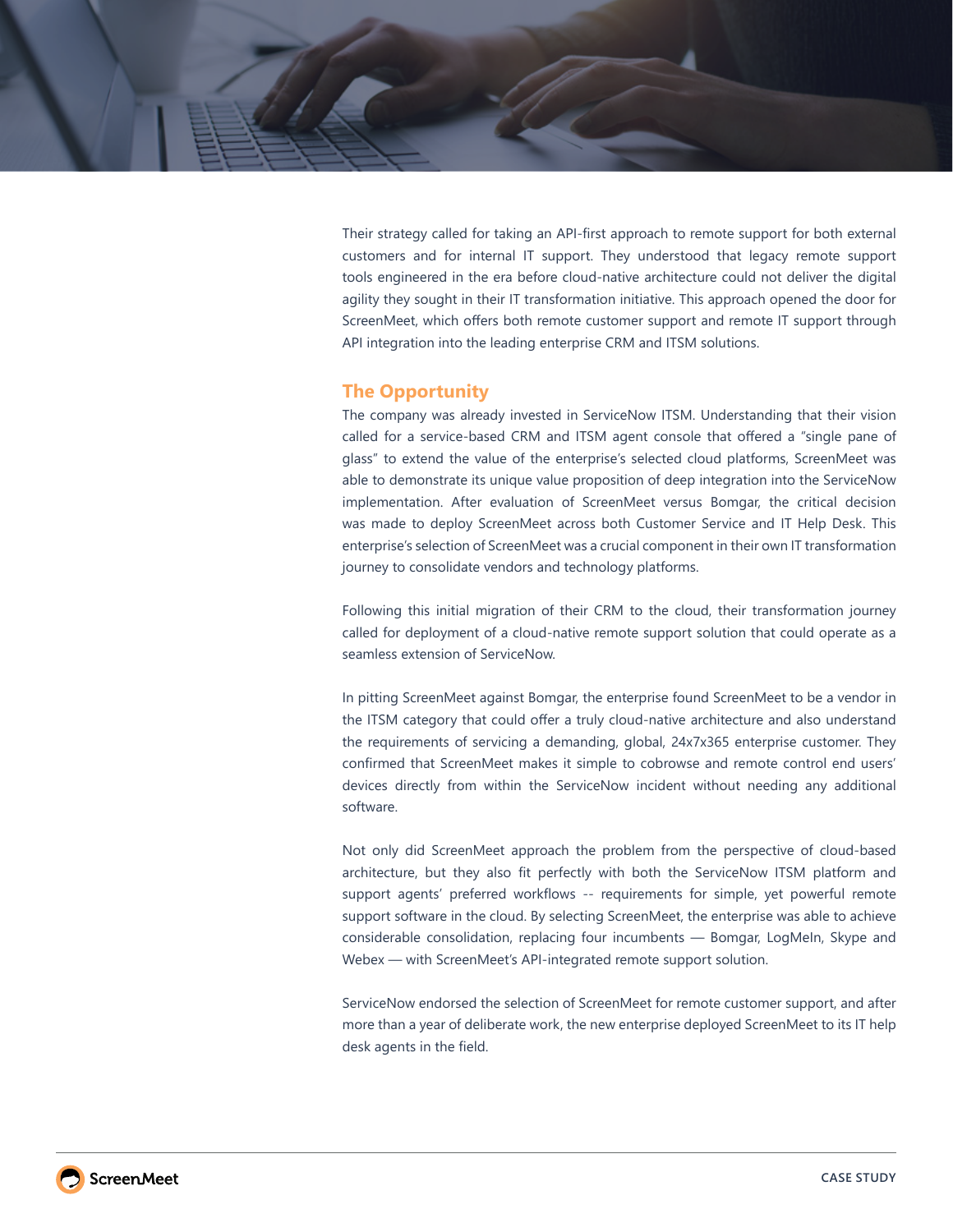

# **The ScreenMeet Solution**

The ScreenMeet deployment team was able to address fully the customer's technical requirements:

- **• The software had to work globally.** With 87 contact centers offering remote support from 165 countries speaking more than 55 languages, localization was a primary concern. In addition to localizing the platform for geographically distributed markets, The deployment team ensured the software was able to run behind corporate firewalls and was able to run in both low- and high-bandwidth environments. With ScreenMeet, the enterprise was able to consolidate its global IT support team, streamlining to 20 countries operating in nine different languages.
- **• The software had to work flawlessly as the User and also escalate seamlessly to UAC mode.** The team defined use cases under which Agents needed UAC permissions to perform technical support on remote machines. ScreenMeet was able to implement seamless and operationally efficient methods to achieve this.
- The software needed a configurable and extensible feature set. ScreenMeet gets launched directly from a browser. It exists as a feature within ServiceNow so the agents never leave the ITSM platform in order to start a remote support session to address an end-user issue. This seamless functionality creates a connected enduser experience.
- **• The software had to be able to interoperate with OEM software on the end users' machines.** ScreenMeet was able to provide various builds to the enterprise customer to test and implement as a native solution on their PCs.
- **• The software had to write all of its data and more to the ITSM platform.** The companies worked together to define the outputs needed for auditing, reporting, and future analytics inside of the ITSM platform's data model. ScreenMeet was able to convert what had been a lost opportunity with each service call to collect valuable session data into a vast source of business intelligence, all captured within ServiceNow.

# **The Pay-Off**

Being able to control ScreenMeet's desktop and mobile screen sharing, remote control and UAC capabilities directly from within the ServiceNow incident without needing any additional software is a huge win for the enterprise and its IT transformation. This solution is easy for support agents to open a session and simple for the end user to join on any device including Windows 7, 8 or 10, Android 5.x+ and, yes, even Mac and iOS. ScreenMeet does not require any additional desktop software to run or control a remote device.

Everything works contextually in the browser, inside the enterprise's ServiceNow instance. After the session is complete, all the information about each end user's device is written